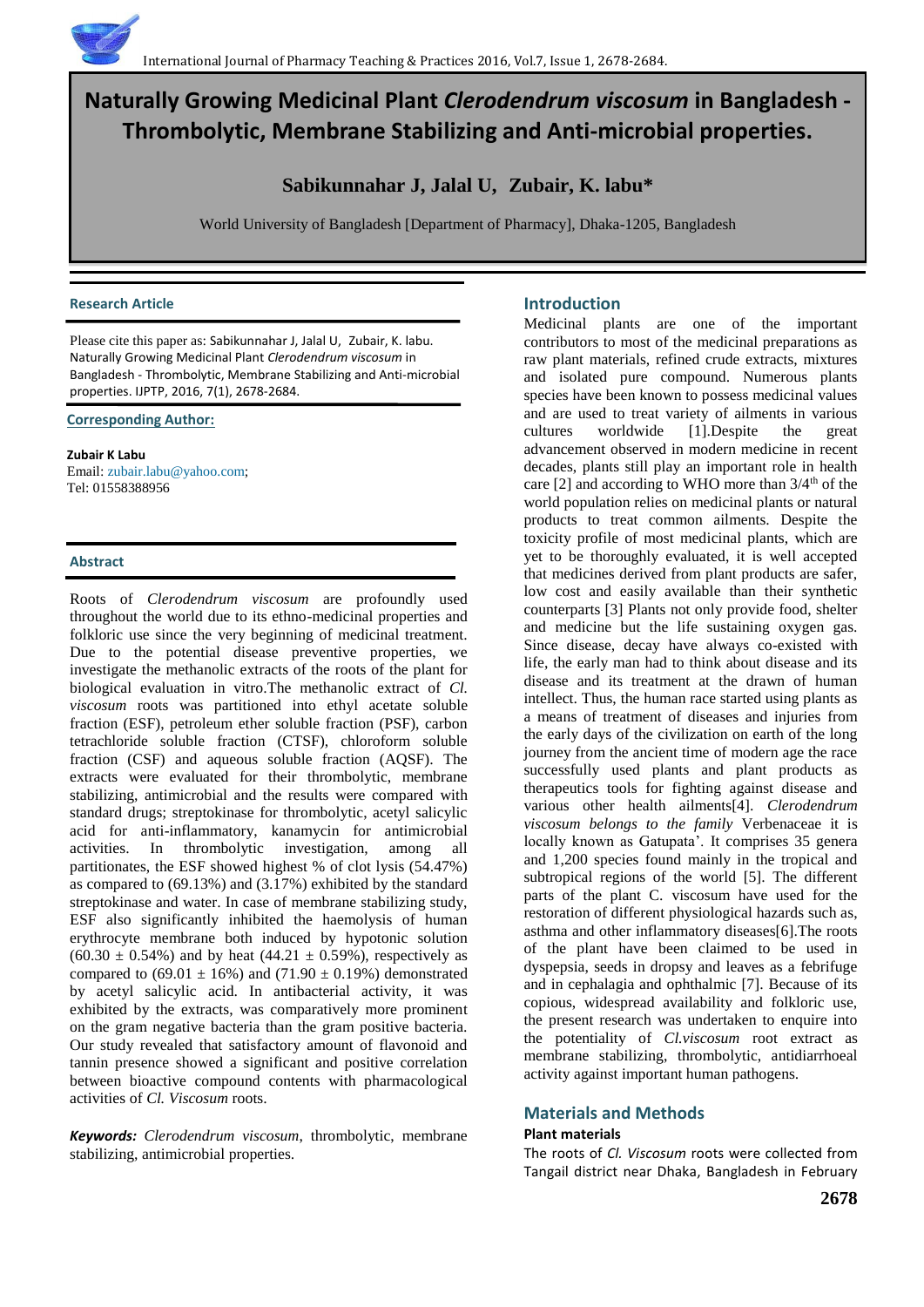

2015 and were identified by the taxonomist of Bangladesh National Herbarium, Mirpur, Dhaka. The Voucher specimens for this plant was preserved in Bangladesh National Herbarium office.

#### **Preparation of extract**

To avoid the loss of essential plant components, the collected plant roots were shade dried for several days and then oven dried for 12 hours at 37°C to facilitate grinding and to obtain powder of uniform particle size that can pass through sieve # 30-40. The powdered roots were then preserved in an airtight container. The dried powder material (390 gm) was soaked in 1400 ml of 90% methanol for twelve days and was shaken occasionally. The whole mixture was filtered by a piece of clean, white cotton followed by Whatman filter paper. The filtrate was dried using a vacuum rotary evaporator at optimum temperature of 40 °C to prevent loss of important plant constituents and to obtain the crude methanolic extract of *Cl. viscosum* (yield-9 gm, table 1). The concentrated aqueous methanol extract was partitioned by the Kupchan method and the resultant partitionates, i.e. ethyl acetate (ESF), petroleum ether (PSF), carbon tetrachloride (CTSF), chloroform (CSF), and aqueous soluble (ASF) extracts were used for the current investigation.

#### **Table 1. Fractions of 9 gm methanolic crude extract of** *Cl. viscosum*

| <b>Roots</b> |      |  |          |                                             |
|--------------|------|--|----------|---------------------------------------------|
| <b>PSF</b>   |      |  |          | ASF                                         |
| 2.3          |      |  |          | 2.4<br>26.6                                 |
|              | 25.5 |  | CTSF CSF | <b>ESF</b><br>$0.7$ 1.6 2<br>$7.7$ 17.7 2.2 |

#### **Phytochemical Screening**

The freshly prepared organic extracts were qualitatively tested for the presence of various categories of phytochemicals. These were identified by characteristic color changes using standard procedures, previously described by Sofowara [8].

#### **Determination of total flavonoid content**

The total flavonoid content was estimated using a method previously described by Kumaran and Karunakaran [9] using quercetin as a reference compound. To determine total flavonoids content in this study, 1 ml of roots extract in ethanol (250 μg/ml) was mixed with 1 ml aluminum chloride in ethanol (20 mg/ml) and a drop of acetic acid. The mixture was then diluted with ethanol to 25 ml. The absorption was read after 40 min at 415 nm. A blank sample was prepared in similar way without the extract. The absorption of various concentrations of standard quercetin solution in ethanol was measured under the same conditions to plot a calibration curve.

#### **Determination of total tannin content**

The total tannin content of *Cl. viscosum* was determined by Folin - Coicalteu method [10]. Briefly, 0.3 ml (300 µl) of the methanolic extract and its different fractionates were added to a volumetric flask (10 ml) containing 2.7 ml of Folin-Coicalteu (1:10) phenol reagent. After 5 min, 2 ml of 7.5 % sodium carbonate solution was added to each tube, the mixture were shaken, followed by heating at 45 $\degree$ C for 15 minutes and was kept at room temperature for 30 min in dark place. A set of reference standard solutions of tannic acid (50 to 300 μg/ml) were prepared similarly without extract. Absorbance for test and standard solutions were measured against the blank at 725 nm with an UV/Visible spectrophotometer. The total tannin content was determined from extrapolation of tannic acid calibration curve.

#### *In vitro* **thrombolytic activity**  *Sample preparation*

The crude extracts were individually suspended in 1 ml of sterile distilled water and shaken vigorously on a sonicator to obtain a uniform liquid. The suspension of the extract was kept overnight and decanted later to remove soluble supernatant, which was filtered through a filter paper to obtain residue less solution. The resulting solution used as such for *in vitro* evaluation of clot lysis activity**.**

#### *Thrombolytic assay*

The thrombolytic activities of prepared extracts were evaluated by the method described by Daginawala [11].By sterile hypodermic syringe 5 ml sterile distilled water were added in freeze- drying streptokinase (SK) vial (15, 00,000 IU) and mixed properly. This suspension used as a stock from which 100 µl (30,000 I.U) was used for *in* vitro thrombolytic activity. Venous blood (6 ml) was provided by healthy and willing volunteers, noting that they all did not have any history of oral contraceptive or anticoagulant therapy. The blood was taken maintaining all the septic conditions and precautions. In six different pre-weighed sterile vials (1 ml/vial), 1 ml of withdrawn blood was transferred and incubated at room temperature without being disturbed for 45 minutes to form clot and serum. The serum was completely removed without disturbing the formed clot and each vial having clot, were again weighed to determine the clot weight. The vials containing pre-weighed clot were separately labelled. An aliquot of 100 μl, crude extract and aqueous solutions of various fractionates were added to the different vials one by one. As a positive control, 100 μl of SK and as a negative non thrombolytic control, 100 μl of isotonic solution were separately added to the clot containing respectively. To observe clot lysis, all the vials were incubated at room temperature for 90 minutes then the released fluid was removed and vials were again weighed to observe and note down the difference in weight after clot disruption. Differences obtained in weight were taken before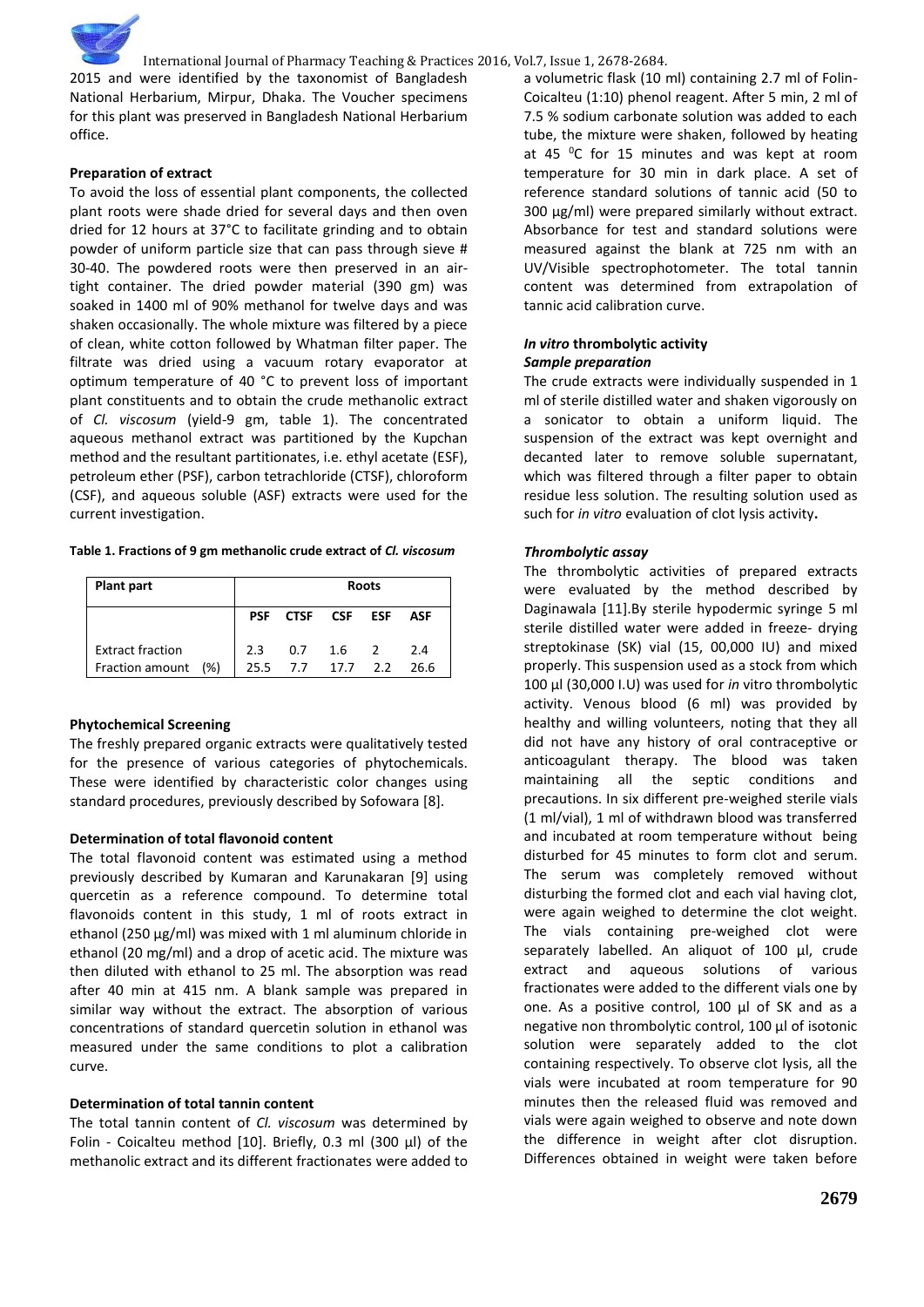

International Journal of Pharmacy Teaching & Practices 2016, Vol.7, Issue 1, 2678-2684.

and after clot lysis were expressed as percentage of clot lysis as shown in the equation:

% of clot lysis = (wt. of released clot /clot wt.)  $\times$  100.

#### *In vitro* **membrane stabilizing assay**

The membrane stabilizing activity of the extracts were assessed by evaluating their ability to inhibit hypotonic solution and heat-induced haemolysis of human erythrocytes following the method of Omale [12].

#### *Hypotonic solution induced hemolysis*

The test sample contained stock erythrocyte (RBC) suspension (0.5 ml) with 5 ml hypotonic solution with

(50 mM NaCl in 10 mM sodium phosphate buffered saline, pH 7.4) containing different fractions of methanolic extract (2 mg/ml) and acetyl salicylic acid (0.1 mg/ml). The acetyl salicylic acid was used as the reference standard. The mixtures were centrifuged for 10 min at 3000 rpm, and incubated for 10 min at a room temperature of 25 °C.The absorbance of supernatant content haemoglobin was measured at 540 nm using UV spectrophotometer. The percentage inhibition of either haemolysis or membrane stabilization was determined using the following equation:

% inhibition of haemolysis = $100 \times \{(OD_1\text{-}OD_2)/OD_1\}$ 

Where, OD<sub>1</sub>= Optical Density of hypotonic buffered saline solution alone (control) and  $OD<sub>2</sub>=$  Optical density of the test sample in hypotonic solution.

#### *Heat induced haemolysis*

Isotonic buffer solution containing 2 mg/ml of different partitions of *Cl. viscosum were* placed into two centrifuging tubes [13]. These two sets of control tubes contained 5 ml of sterile vehicle and 5 ml of acetyl salicylic acid (0.1 mg/ml) respectively Erythrocyte suspension (30 ul) was added to each tube separately and mixed gently by inversion. One pair of tubes was incubated at 54 °C for 20 min in a water bath. The other pair was maintained at 0-5 °C in an ice bath. The reaction mixture was centrifuged for 10 min at 3000 rpm and the absorbance of the haemoglobin content in supernatant was measured at 540 nm, and the results obtained were recorded.

#### **Statistical analysis**

Three replicates of each sample were used for each test to facilitate statistical analysis and the data were presented as mean ± standard deviation (SD)**.**

#### **Antimicrobial activity** *Test bacteria*

The samples were examined for antimicrobial activity by the standardized disc diffusion method. A total of nine bacterial strains were used in the present study. Five Gram negative strains namely *Escherichia coli, Proteus mirabilis, Pseudomonas fluroescens*, *Pseudomonas aeruginosa, Salmonella typhi.* Four Gram positive bacteria species viz. *Staphylococcus aureus*, *Bacillus subtilis, Sarcina lutea* and *Bacillus cereus* were used to investigate the antibacterial potential of the roots' extracts. These pathogenic strains were obtained from the Department of Microbiology, University of Dhaka. The bacterial strains were maintained on nutrient agar slants tubes at 4 °C at all times.

#### *Determination of MICs*

The minimum inhibitory concentrations (MICs) of the roots extract was carried out by using seven test organisms; *Escherichia coli, Shigella dysentria, Staphylococcus aureus*, *Bacillus subtilis, Salmonella typhi. Bacillus cereus* and *Sarcina lutea* using the procedure with slight modifications [14]. An aliquot of 500 µl of extracts were diluted serially to 0.5- 2000 µg/ml, a sample of test organism previously standardized to 0.5 as McFarland turbidity standard  $(1.5 \times 10^8 \text{ CFU/ml})$ ; are used as a reference to adjust the [turbidity](https://en.wikipedia.org/wiki/Turbidity) of bacterial suspensions) was introduced into the tubes containing 2 ml of sterile nutrient broth followed by tubes were then incubated at 37 °C for 24 h. Bacterial growth was examined and recorded by observing the rate of turbidity. The lowest concentration of extract (maximum dilution) exhibited no bacterial growth. The procedure was repeated in triplicates and compared with the extract free standard antibiotics kanamycin.

#### *Antibacterial activity*

The prepared extracts were screened for their antibacterial activity in comparison with standard kanamycin (30 µg/disc) *in vitro* by disc diffusion technique using various bacterial strains [15]. Nutrient agar was sterilized in a flask to avoid sepsis and cooled to 45-50 °C and then taken in sterilized, autoclaved petridishes with a diameter of 120 mm. The paper discs (6 mm diameter, Whatman No. 1 filter paper) containing 100 µg/ml plant extract. Each extract was dried on to separate paper disc and placed aseptically on the agar surface with the help of a sterile forceps and paper discs were pressed slightly with the forceps to make complete contact with the surface which is previously inoculated agar plates with the test microorganisms [16].The petridishes were kept at 4 °C for 12 h. followed by the incubation at 37 °C for 16 h for the growth of the microorganisms. The inhibition zone around each disc was measured in nearest millimeter and the assay was performed in triplicate for each extract for accuracy. The results were recorded by measuring the zone of growth inhibition of microbes surrounding the disc.

#### **Results and Discussion**

The results of qualitative phytochemical screening of various extracts of *Cl. viscosum* roots are presented in (table 2) which showed presence of important classes of plant secondary metabolites. All the prepared extracts showed the presence of alkaloids, carbohydrates, tannins and flavonoids while steroids were detected only in Petroleum soluble fractions.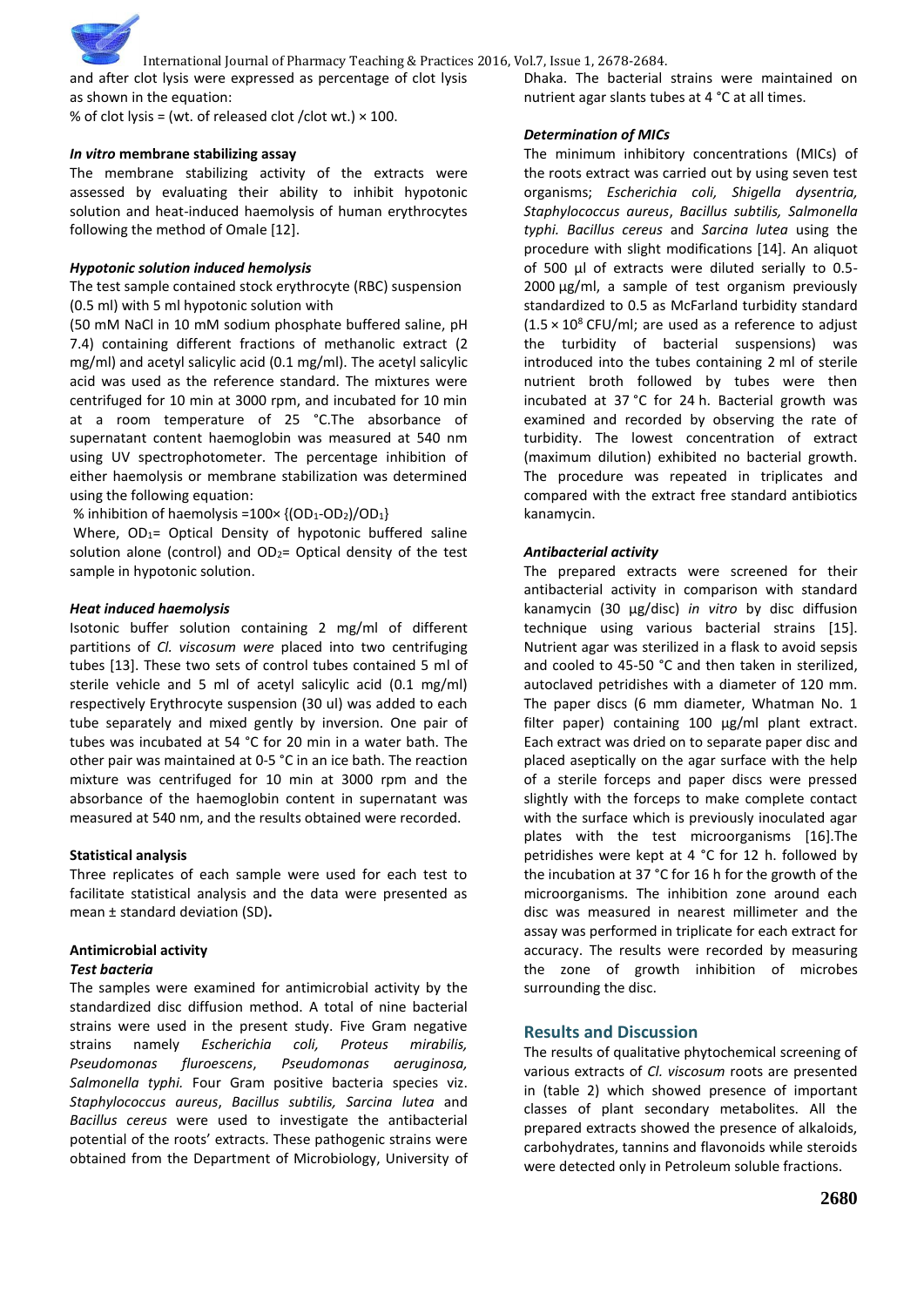| <b>Test for</b> | <b>PSF</b> | CSF         | <b>ESF</b>  | EE        | CTSF |
|-----------------|------------|-------------|-------------|-----------|------|
| Carbohydrates   |            |             | $\ddot{}$   | $\ddot{}$ |      |
| Reducing sugar  |            |             | $\mathbf +$ |           |      |
| Steroid         | $\ddot{}$  |             |             |           |      |
| Alkaloids       |            | $\mathbf +$ | $\ddot{}$   | +         |      |
| Flavonoids      |            |             | $\ddot{}$   |           |      |
| <b>Tannins</b>  |            |             |             |           |      |
|                 |            |             |             |           |      |

**Table 2. Results of phytochemical constituents of methanolic extract and different Partitionates of** *Cl. viscosum* **roots**.

+ indicate present, -indicate absent

#### *Total flavonoid and tannin content*

Since, all the partitionates demonstrated positive results for flavonoid and tannin in the preliminary phytochemical screening; the same is quantified by the analysis of total tannin and flavonoid content. Aluminum chloride colorimetric method was used to determine the total flavonoid content in the plant extract of different fractionates of the *Cl. viscosum.*  This method is based on the quantitative determination of the flavonoid-aluminum complex between flavonoid of the crude extract and aluminum chloride [17].The total flavonoids contents of roots of *Cl. viscosum* were calculated using the linear equation obtained from the standard curve of quercetin  $(y = 0.0098x - 0.0364; R^2 = 0.9724)$  and expressed as quercetin equivalents (QAE) per gram of the plant extract. In this investigations, ESF revealed the highest flavonoid content (50.37  $\pm$  0.25 mg/gm) while PSF was found with the lowest flavonoid content (39.44  $\pm$  0.37 mg/g). The tannin content was examined in extracts using the Folin-Coicalteu reagent and is expressed in terms of tannic acid as mg of TAE/gm equivalent (the standard equation  $Y=0.0999x-0.0161.R^2=0.9996$ ). The total tannin content was also the most significant in ethyl acetate soluble fraction (40.18  $\pm$  0.22 mg /gm) whereas methanolic extract was  $(21.98 \pm 0.59 \text{mg/gm})$  lowest in amount (table 3).

**Table 3. Total flavonoid and tannin content of methanolic extract and various extracts**

| of Cl. viscosum     |                        |                       |  |  |
|---------------------|------------------------|-----------------------|--|--|
| <b>Extracts</b>     | <b>Total flavonoid</b> | <b>Total tannin</b>   |  |  |
| content (mg QAE/gm) |                        | content (mg of TAE/gm |  |  |
|                     | of dry extract         | of dry extract        |  |  |
| ESF.                | $50.37 \pm 0.25$       | $40.18 \pm 0.22$      |  |  |
| <b>CSF</b>          | $49.76 \pm 1.80$       | $28.09 \pm 0.11$      |  |  |
| <b>PSF</b>          | $39.44 \pm 0.47$       | $38.47 \pm 0.03$      |  |  |
| ME                  |                        | $21.98 \pm 0.59$      |  |  |
| $D = 1$             |                        |                       |  |  |

Results are expressed as mean  $\pm$  SD (n = 3)

#### *Thrombolytic activity*

The results of *in vitro* thrombolytic activity revealed that addition of a positive control (a fibrinolytic drug) to the clots showed 69.23% lysis of clot on the other hand sterile distilled water a, negative control exhibited a negligible percentage of lysis of clot 3.07%. The % clot lysis by various extracts were observed in the following order, ESF (54.47%) <PSF (51.30%)

<CSF (45.5%) <ME (30.18) <AQSF (18.80%). In our thrombolytic assay, negative control clearly demonstrated that negligible percentage of lysis of clot (3.17%) when water was added to the clot whereas a positive control (a fibrinolytic drug) showed 69.13% lysis of clot. So it is clear that significant (p value < 0.001) percentage of thrombolytic activity was exhibited by all extract of Cl. viscosum, are presented in the (Table 4). The possible mechanism of clot lysis is; briefly**,** Streptokinase (SK) is an [enzyme](https://en.wikipedia.org/wiki/Enzyme) secreted by several species of [streptococci](https://en.wikipedia.org/wiki/Streptococci) that can bind and activate human plasminogen. Standard SK is used as an effective and inexpensive [thrombolysis](https://en.wikipedia.org/wiki/Thrombolysis) [medication](https://en.wikipedia.org/wiki/Medication) in some cases of [myocardial infarction](https://en.wikipedia.org/wiki/Myocardial_infarction) (heart attack) [18] and [pulmonary embolism \[](https://en.wikipedia.org/wiki/Pulmonary_embolism)19]. It is a medications well known as [fibrinolytic](https://en.wikipedia.org/wiki/Fibrinolytics) and bind with human plasminogen. Complexes of streptokinase with human plasminogen can hydrolytically activate other unbound plasminogen by activating through [bond cleavage](https://en.wikipedia.org/wiki/Bond_cleavage) to produce [plasmin \[](https://en.wikipedia.org/wiki/Plasmin)20]. Plasmin is an important [enzyme](https://en.wikipedia.org/wiki/Enzyme) [\(EC](https://en.wikipedia.org/wiki/Enzyme_Commission_number) [3.4.21.7\)](http://enzyme.expasy.org/EC/3.4.21.7) present in [blood](https://en.wikipedia.org/wiki/Blood) that degrades many [blood plasma](https://en.wikipedia.org/wiki/Blood_plasma) proteins, including [fibrin](https://en.wikipedia.org/wiki/Fibrin) [clots.](https://en.wikipedia.org/wiki/Thrombus) The degradation of fibrin is termed fibrinolysis. It is evidenced that plants which have plasminogen receptors that bind plasminogen and easily activated to plasmin, which could lead to fibrinolysis [21]. The results from the study clear that *Cl. viscosum* extract potentially lysis of clot as positive control.

## *Membrane stabilizing activity*

The *in vitro* membrane stabilizing activities of different partitionates of crude extracts of *Cl. viscosum* significantly protected the haemolysis of HRBC membrane induced by hypnotic solution and heat as compared to the standard ASA. The membrane stabilizing activity against hypnotic solution was observed in the following order ASA (71.90  $\pm$  0.19%), ESF (60.30%  $\pm$  0.64), PSF (45.30  $\pm$ 0.31%), CSF (40.45  $\pm$  0.77) and AQSF (21.30%  $\pm$  0.51), respectively. In heat induced method, the values of ASA (70.12  $\pm$  0.26), CSF (40.23  $\pm$  0.57 %) and ESF (56.21  $\pm$  0.69%) were decreased slightly but for, AQSF (22.34%  $\pm$  0.42) and PSF (47.30  $\pm$  0.61) a little increase in membrane stabilizing activities was noted (table 4). The exact possible mechanism for the membrane stabilizing effect of *Cl. viscosum* roots were not known. However, a number of studies have shown that flavonoids and other phenolic compounds which exhibited analgesic and antiinflammatory effects [22]. Due to presence bioactive compounds in extract has various effects on mammalian cellular system and structures and has shown to protect biological membrane against free radical-induced oxidative damage and inflammation [23] Presence of significant amount of phenolic compound in the extract of *Cl. viscosum* indicated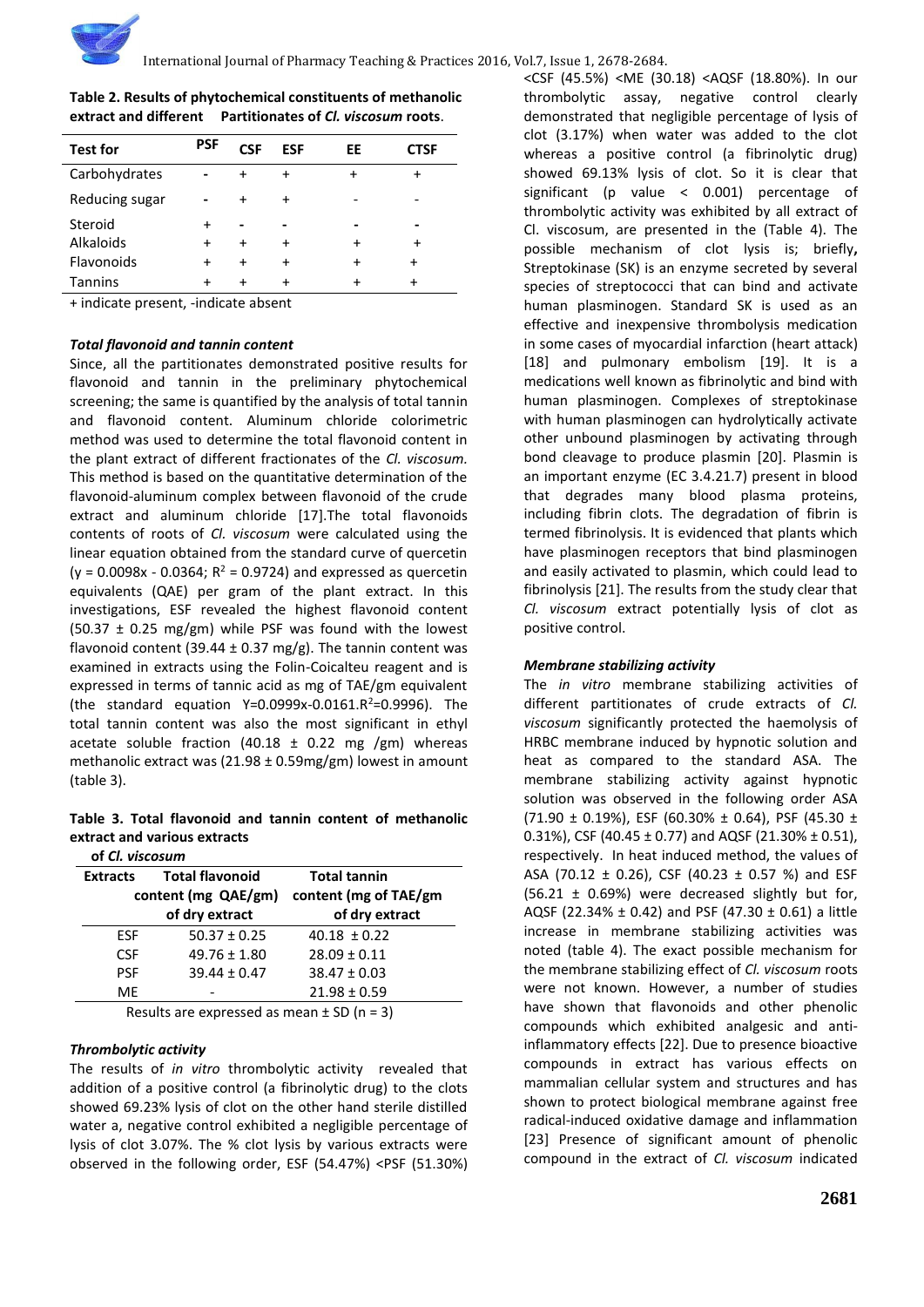

International Journal of Pharmacy Teaching & Practices 2016, Vol.7, Issue 1, 2678-2684.

that *Cl. viscosum* has potential to inhibit of hemolysis induced by hypotonic solution as well as by heat, which leads to protection of haemolysis of HRBC membrane [24]. From the literature reviewed also found that, bioactive constituents as flavonoids, exhibited anti-inflammatory effects as a result of their membrane stabilizing action in various experimental animal models [25].

**Table 4. Percentage (%) inhibition of heat and hypotonic solution induced haemolysis of erythrocyte membrane and thrombolytic activity (in terms of % of clot lysis) of different fractions of** *Cl. viscosum* 

| <b>Samples</b> | % Inhibition of haemolysis<br>% of clot lysis |                                   |           |  |  |
|----------------|-----------------------------------------------|-----------------------------------|-----------|--|--|
|                | <b>Heat induced</b>                           | <b>Hypotonic solution induced</b> |           |  |  |
| ESF            | $56.21 \pm 0.69*$                             | $60.30 \pm 0.64$ **               | 54.47**   |  |  |
| <b>CSF</b>     | $40.23 \pm 0.57$                              | $40.45 \pm 0.77*$                 | $45.5***$ |  |  |
| <b>PSF</b>     | $47.30 \pm 0.61$                              | $45.30 \pm 0.64*$                 | 51.30**   |  |  |
| <b>AQSF</b>    | $22.34 \pm 0.42$                              | $21.30 \pm 0.51*$                 | 18.80*    |  |  |
| ASA            | $69.16 \pm 0.26*$                             | $71.90 \pm 0.19*$                 |           |  |  |
| SK             |                                               |                                   | 69.23**   |  |  |
| <b>ME</b>      |                                               |                                   | 30.18*    |  |  |
| WATER          |                                               |                                   | $3.07*$   |  |  |

Values are expressed as mean  $\pm$  SD (standard deviation);\*P < 0.005, \*\*P < 0.001; statistically significant as compared to positive control and negative control.

#### *Assessment of minimum inhibitory concentrations (MICs)*

The results of MICs determination of the crude extract of *Cl. viscosum* are shown in the (table 5). The MICs value of extracts varied between 11-55 μg/ml. The highest MIC values of the crude extract was 55 μg/ml against *Bacillus cereus* followed by *Escherichia coli* (14 ± 0.22); *Staphylococcus aureus (*11 ± 0.11), *Shigella dysentria* (25 ± 0.01), *Salmonella typhi* (35 ± 0.29), *Sarcina lutea* (38 ± 0.81)*, Bacillus sublitis (27* ± 0.61) whereas the lowest MIC values was ((11 ± 0.81) against *Staphylococcus aureus.* 

#### **Table 5. Minimum inhibitory concentrations of the crude extract of** *Cl. viscosum*

| Name of bacteria         | MIC (µg/ml)                    |  |  |
|--------------------------|--------------------------------|--|--|
| Escherichia coli         | $14 \pm 0.22$                  |  |  |
| Staphylococcus aureus    | $11 \pm 0.81$                  |  |  |
| <b>Bacillus sublitis</b> | $27 \pm 0.81$                  |  |  |
| Shigella dysentria       | $25 \pm 0.01$                  |  |  |
| Salmonella typhi         | $35 \pm 0.29$                  |  |  |
| <b>Bacillus cereus</b>   | $55 \pm 0.11$                  |  |  |
| Sarcina lutea            | $38 \pm 0.61$                  |  |  |
|                          | <b>Standard deviation (n=3</b> |  |  |

**Standard deviation (n=3)**

#### **Antimicrobial activity**

The antibacterial activity of the methanolic extract of roots of *Cl. Viscosum* root was studied against both gram positive and gram negative species at concentrations (100 µg/ml) and the antibacterial activity was compared with the standard kanamycin (35 µg/mL). Results were recorded as presence or absence of zones of inhibition around the disc. The inhibitory zone around the disc indicated the absence of test bacterial growth and is reported as positive and the absence of zone as negative. The results of antibacterial screening of petroleum ether, chloroform, carbon tetra chloride, methanol extract, and water extracts of *Cl. viscosum* are presented in (table 6). The results revealed variability in zone of inhibition of each extract against a given bacteria. Among the various extracts used, petroleum ether extracts of *Cl. viscosum* showed the highest activity (zone of inhibition; 18 ± 0.31 mm) against *Bacillus cereus* in comparison to the standard (29 ± 0.14).The lowest activity (zone of inhibition;  $9 \pm 0.41$  mm) of CSF was observed against gram positive species *Staphylococcus aureus.* PSF extract appeared to be most effective extract against *Bacillus cereus*.CTSF extract exhibited good to moderate antibacterial activity against almost all bacterial strains  $(8 \pm 0.14 -$ 12 ± 0.67 mm) except *Shigella dysenteriae* at the concentration of 100 µg/ml. The most prominent effects of CTSF were observed on gram positive bacteria, *Bacillus cereus* and *Sarcina lutea.* Antibacterial effects of CSF were more pronounced against gram negative bacteria in comparison to gram positive. CSF was found to be inhibit growth of all gram negative microorganisms (9  $\pm$  0.11- 13  $\pm$ 0.11 mm) while no inhibitory effects were observed against gram positive bacterial namely *B. subtilis* and *S. lutea*. No antibacterial activity was shown by water extract. The antibacterial activity was comparatively more prominent on the gram negative bacteria than the gram positive bacteria though gram positive species *Bacillus cereus* was the only strain which was sensitive to all extracts. We can claim that the roots of *Cl. viscosum* could be used against both gram positive and gram negative pathogens. From the previous research and literature reviewed found, that medicinal plants have been shown to have as bactericidal, [synergistic](https://en.wikipedia.org/wiki/Synergistic) activity and the ability to suppress bacterial virulence[26].The inhibitory effect of the extract on the growth of microorganisms could be attributed to the presence of phytochemicals that were present in the plant extract of *Cl. viscosum* . The demonstration of antibacterial activity against both positive and gram negative bacteria by this plant may be indicative of the presence of broad or narrow spectrum antibiotic compounds by affecting bacterial protein synthesis.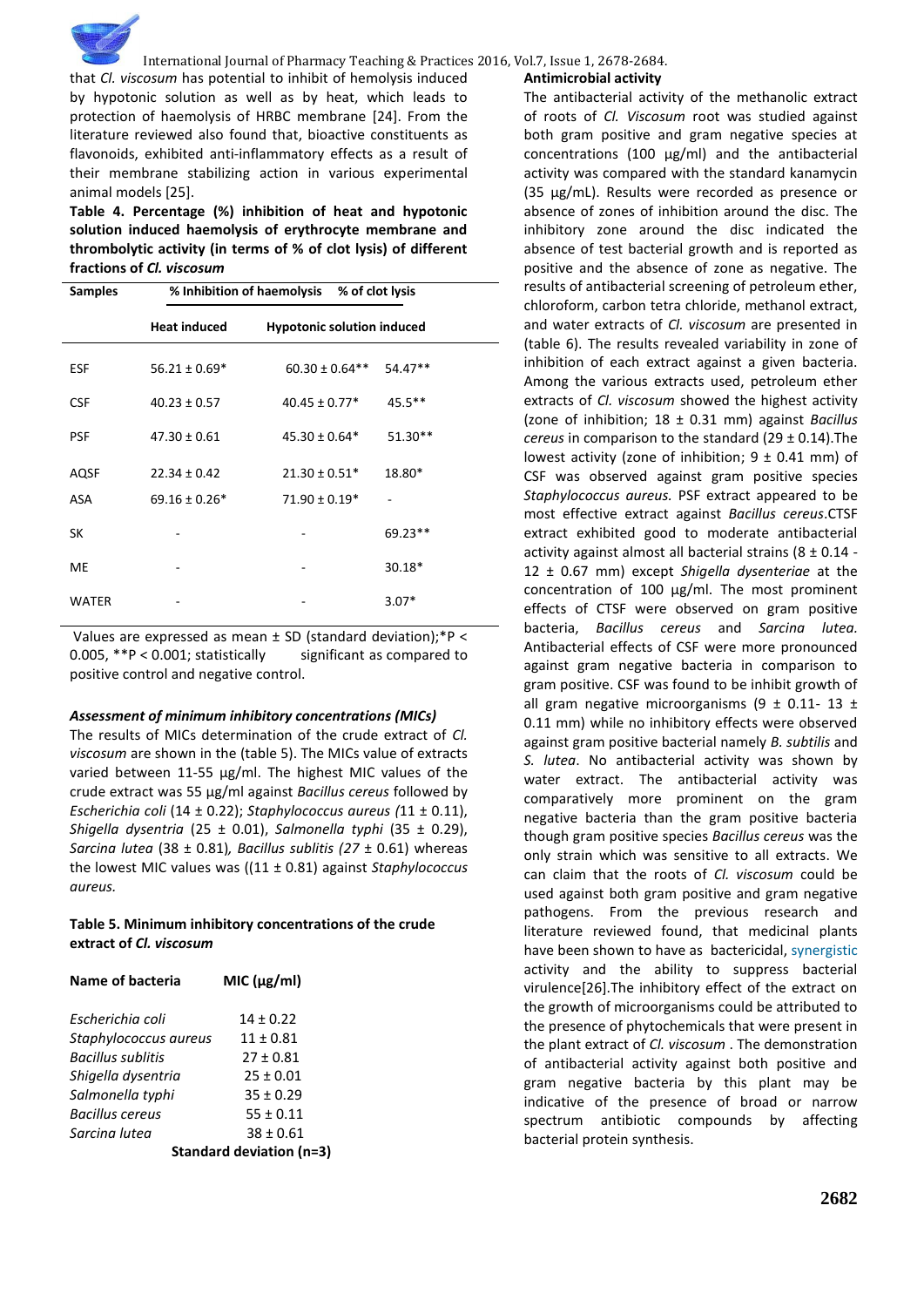

International Journal of Pharmacy Teaching & Practices 2016, Vol.7, Issue 1, 2678-2684. **Table 6. Antimicrobial activities of** *Cl. viscosum root* **extract** 

## **against gram positive and gram negative bacteria**.

| Zone of inhibition (in mm) $\pm$ SD (n = 3) |                     |                               |               |               |               |                                |
|---------------------------------------------|---------------------|-------------------------------|---------------|---------------|---------------|--------------------------------|
| <b>Test organism</b>                        | Conc.<br>$\mu$ g/ml | <b>CTSF</b>                   | <b>PSF</b>    | <b>CSF</b>    | <b>EE</b>     | Kanamycin<br>30 µg/disc        |
| Gram-positive bacteria                      |                     |                               |               |               |               |                                |
| <b>Bacillus cereus</b>                      | 100                 | $12 \pm 0.12$                 | $18 \pm 0.31$ | $11 \pm 0.11$ | $7 \pm 0.11$  | $29 \pm 0.11$                  |
| <b>Bacillus subtilis</b>                    | 100                 | $11 \pm 0.61$                 | $11 \pm 0.91$ |               | $10 \pm 0.21$ | $27 \pm 0.91$                  |
| Staphylococcus aureus<br>Sarcina lutea      | 100<br>100          | $9 \pm 0.21$<br>$12 \pm 0.81$ |               | $9 \pm 0.41$  | $12 \pm 0.11$ | $30 \pm 0.31$<br>$25 \pm 0.61$ |
|                                             |                     |                               |               |               |               |                                |
| Gram-negative bacteria                      | 100                 |                               |               |               |               |                                |
| Salmonella typhi                            |                     | $8 \pm 0.14$                  | $13 \pm 0.11$ | $9 \pm 0.11$  |               | $36 \pm 0.31$                  |
| Vibreo parahemolyticus                      | 100                 | $10 \pm 0.9$                  | $11 \pm 0.65$ | $10 \pm 0.18$ |               | $37 \pm 0.11$                  |
| Escherichia coli                            | 100                 | $12 \pm 0.91$                 |               | $12 \pm 0.88$ | $12 \pm 0.33$ | $23 \pm 0.18$                  |
| Vibreo minicus                              | 100                 | $12 \pm 0.67$                 |               | $10 \pm 0.88$ | $10 \pm 0.11$ | $28 \pm 0.12$                  |
| Shigella dysentria                          | 100                 |                               | $10 \pm 0.29$ | $13 \pm 0.11$ | $11 \pm 0.23$ | $29 \pm 0.19$                  |

#### **Correlation of total phenolic compound content with pharmacological activities of** *Cl. viscosum*

For bioactive compound content a significant but marginal positive correlation (value of, \*\*P < 0.001;\*P<0.005; a P<0.05 was statistically significant as compared with thrombolytic, membrane stabilizing and antimicrobial activities of methanolic extract) was found. This showed a good relationship between bioactive compound content with the thrombolytic, membrane stabilizing and antimicrobial activities of *Cl. Viscosum* roots.

#### **Conclusion**

Qualitative phytochemical screening of various extracts of *Cl. viscosum* roots showed presence of satisfactory amount of bioactive compounds. Thorough analyzed the results, revealed that the plant possess thrombolytic, membrane stabilizing and antimicrobial properties, are mainly due to bioactive compound. It may be assumed and stated that extracts can be considered as good source of antimicrobial, thrombolytic membrane stabilizing remedy.

#### **Acknowledgement**

Authors would like to thank National Herbarium of Bangladesh, Mirpur, Dhaka for identifying the plant. Authors also wish to thank the authority of World University of Bangladesh for their potential support to conduct the research.

### **References**

1. Farnsworth, N.R., Biological and phytochemical screening of plants. J Pharm Sci. 1966; **55**: 225–76.

2. Zengin, G., Aktumsek, A., Guler, G.O, Cakmak, Y.S., Kan, Y., Composition of essential oil and antioxidant capacity of Centaurea drabifolia Sm. subsp. Detonsa (Bornm.) Wagenitz, endemic to Turkey. *Nat. Prod. Res*.2012; **26:** 1–10.

3. Zhang, Y.J, Tanaka, T., Iwamoto, Y., Yang, C.R., Kouno, I. Novel sesquiterpenoids from the roots of *Phyllanthus emblica. J. Nat. Prod.* 2001; **64**:870- 873. 4. Ghani, A**.,** Medicinal Plants of Bangladesh with chemical constituents and uses. 2nd edition, Asiatic Society of Bangladesh, 2002. 5 old Secretariate road, Nimtali, Dhaka, Bangladesh.

5. Heywood, V.H., Heenan, P.B., Brummitt, R.K, Culham, A.; Seberg Flowering plant families of the world. N Z J Bot 2008; 46:103.

6. Hazekamp, A., Ruhaak, R., Zuurman, L., van Gerven, J., Verpoorte, R., Evaluation of a vaporizing device for the pulmonary administration of tetrahydrocannabinol. J. Pharm. Sci.2006; 95: 1308– 1317

7. Anonymous, The Wealth of India: A Dictionary of Raw Materials and Industrial Products, Raw Materials, Publications and Information Directorate, New Delhi1972; 275 -299.